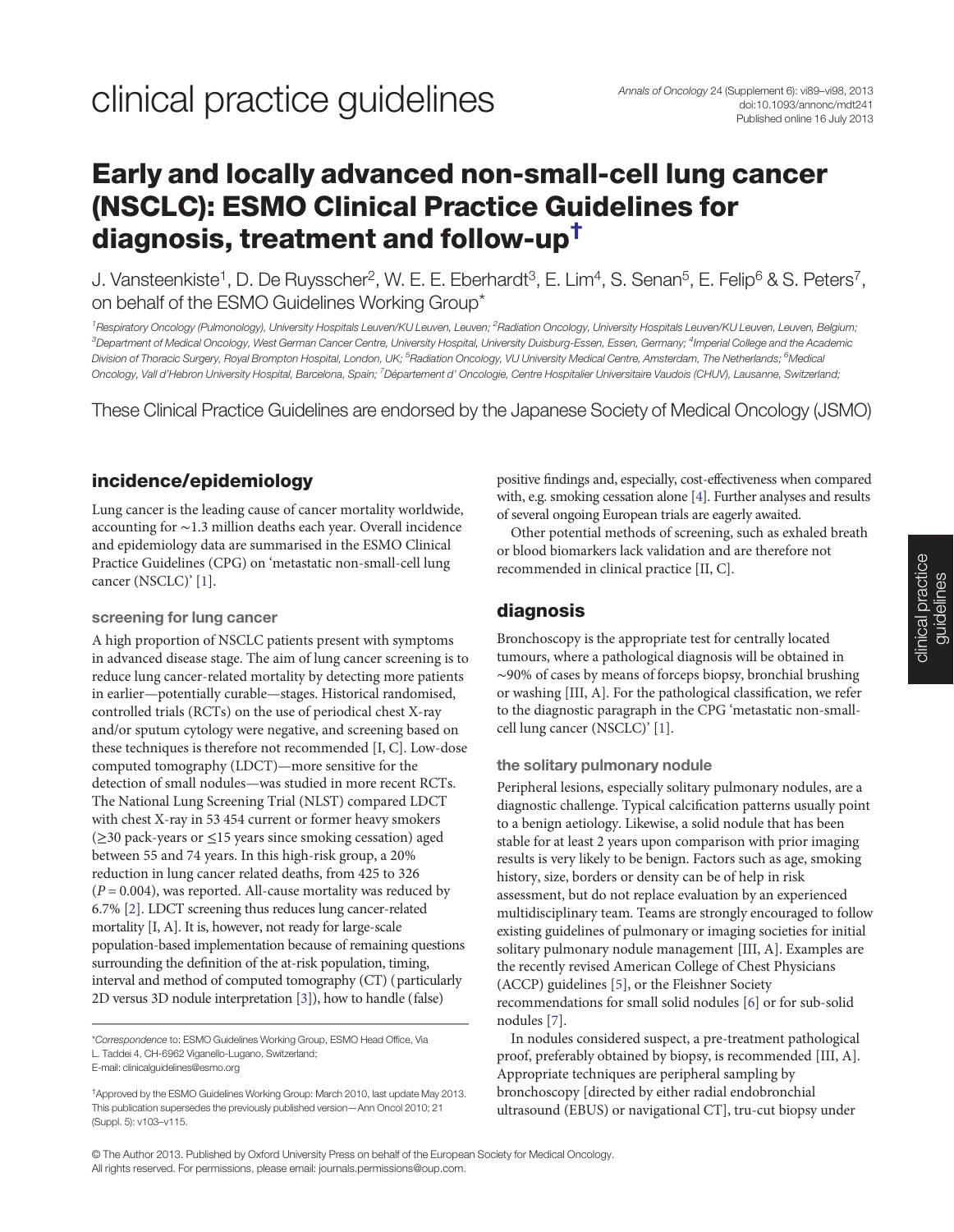## clinical practice quidelines and the Annals of Oncology

CT guidance or video-assisted thoracoscopy (VATS) biopsy. However, in some patients with clinical stage I/II lesions, diagnostic samples may not be accessible and resection or stereotactic ablative radiotherapy (SABR) may be selected if there is a high likelihood of malignancy based on assessment of clinical and imaging findings by an experienced multidisciplinary group [III, A].

## staging and risk assessment

The overall staging and risk assessment is summarised in the CPG 'metastatic non-small cell lung cancer (NSCLC)' [[1](#page-7-0)].

### locoregional staging

After distant metastases have been ruled out, a more detailed locoregional staging is mandatory to distinguish early stages (I/II) from potentially resectable stage IIIA and from unresectable stage III, according to the seventh TNM staging system [\[8\]](#page-8-0) [III, A]. This is a multidisciplinary process involving imaging, endoscopic and surgical techniques [[9](#page-8-0)]. Accuracy is vital to avoid erroneous interpretations leading to a false stage III or stage IV diagnosis in early-stage patients and vice versa.

Absence of suspect mediastinal lymph node (LN) metastasis on both CT and positron emission tomography (PET) images has a high negative predictive value, and these patients can in general proceed to surgery, except in the case of a centrally located tumour or hilar LNs

[I, A]. In these cases the probability of mediastinal LN disease is increased and may also be obscured on imaging [[10\]](#page-8-0).

In patients with mediastinal LNs on imaging, The ACCP makes the distinction between discrete (non-bulky) LNs (i.e. discrete nodes seen on CT, well enough defined to measure their size) and extensive (bulky) LN infiltration (i.e. nodes can no longer be distinguished or measured, multiple nodes are matted together and the boundary between them is obscured, mediastinal vessels may be encircled) [\[10](#page-8-0)]. Except for those with bulky LN disease, nodal tissue confirmation is recommended [[11\]](#page-8-0) [I, A]. For that purpose, endoscopic techniques such as endobronchial (EBUS) or oesophageal ultrasound (EUS)-guided sampling by expert teams are preferred as a first step to confirm LN disease, as they are less invasive and less costly than mediastinoscopy [I, A]. For patients with suspect LNs on imaging and negative EBUS/EUS results, an additional mediastinoscopy is recommended [[12\]](#page-8-0). Figure [1](#page-2-0) provides a practical schematic for rational locoregional staging.

### preoperative risk assessment

In patients scheduled for radical treatment (surgery alone, surgical or non-surgical combined modality treatment), risk assessment is an integral aspect to allow joint decision-making with the patient, even if data supporting its relevance in decision-making are limited [III, A].

If pulmonary function tests point to a forced expiratory volume in 1 s (FEV1) and diffusing capacity for carbon monoxide (DLCO) >80%, patients can proceed to surgery without further pulmonary evaluation [\[13](#page-8-0)] [III, A]. When either FEV1 or DLCO is <80%, additional ergospirometry helps to assess the risk for postoperative complications or mortality.

Patients with a maximal oxygen consumption  $(VO_2$ max) >20 ml/kg/min may proceed to surgery as far as pneumonectomy, while those with a  $VO<sub>2</sub>max <10$  ml/kg/min have a very high postoperative risk [\[13](#page-8-0)] [III, A]. For the others, more formal lung function testing—including segment counting used to estimate postoperative lung function—is needed, as the risk of postoperative shortness of breath is important to both the patient and clinician. As a guide, a predicted postoperative FEV1 and DLCO >40% is acceptable [[14\]](#page-8-0).

The risk of in-hospital death can also be also estimated using a validated scoring method such as the Thoracoscore [[15](#page-8-0)] [III, A]. There have been a number of risk models to predict adverse cardiac outcomes, but they do not seem to discriminate well in patients undergoing thoracic surgery [[16](#page-8-0)].

It is best practice to evaluate and optimise any co-morbidities [chronic obstructive pulmonary disease (COPD), heart failure, ischaemic heart disease, diabetes, renal insufficiency, coagulation disorders] before planned surgery [[14\]](#page-8-0) [III, A].

## treatment of early stages I and II

### surgery

Surgery remains the cornerstone of treatment of early-stage NSCLC for patients willing to accept the procedure-related risks [III, A]. Those not willing to accept these risks should be informed about other radical options such as SABR. Current randomised trials comparing surgery with stereotactic body radiotherapy in patients with stage I disease will be relevant for future guideline and policy recommendations.

Based on data from the LSCG 821 trial, lobectomy is the current treatment of choice (given sufficient lung function) [I, A]. More limited resections (segmentectomy and wedge resection) are associated with increased local recurrence [\[17](#page-8-0)]. The optimum extent of resection for small lesions (<2 cm), adenocarcinoma in situ and minimally invasive adenocarcinoma are the subject of investigations in randomised trials and cohort studies, respectively.

In terms of LN management, randomised trials have not solved the controversial issue of LN sampling versus systematic nodal dissection. These two options do not differ in terms of complication rates, but data are conflicting with respect to survival outcome [[18,](#page-8-0) [19](#page-8-0)]. The extent of LN dissection is therefore nowadays mainly dictated by staging requirements for guaranteed 'R0 resection' status. This is stipulated by the International Association for the Study of Lung Cancer (IASLC) as a minimum of six nodes/stations, three of which should be mediastinal including the sub-carinal station, with negativity of the highest resected node [\[20\]](#page-8-0) [III, A].

Minimal access surgery (VATS lobectomy) is increasingly carried out. A systematic review reported improved 5-year survival and reduced systemic recurrences in patients who received VATS lobectomy [\[21](#page-8-0)], and another meta-analysis reported lower in-hospital complications [\[22](#page-8-0)]. It is important to appreciate, however, that most of the comparative studies included were non-randomised; and hence, there is a possibility of selection bias influencing good outcomes for VATS lobectomy. To date there have not been any RCTs sufficiently powered to detect important differences between the two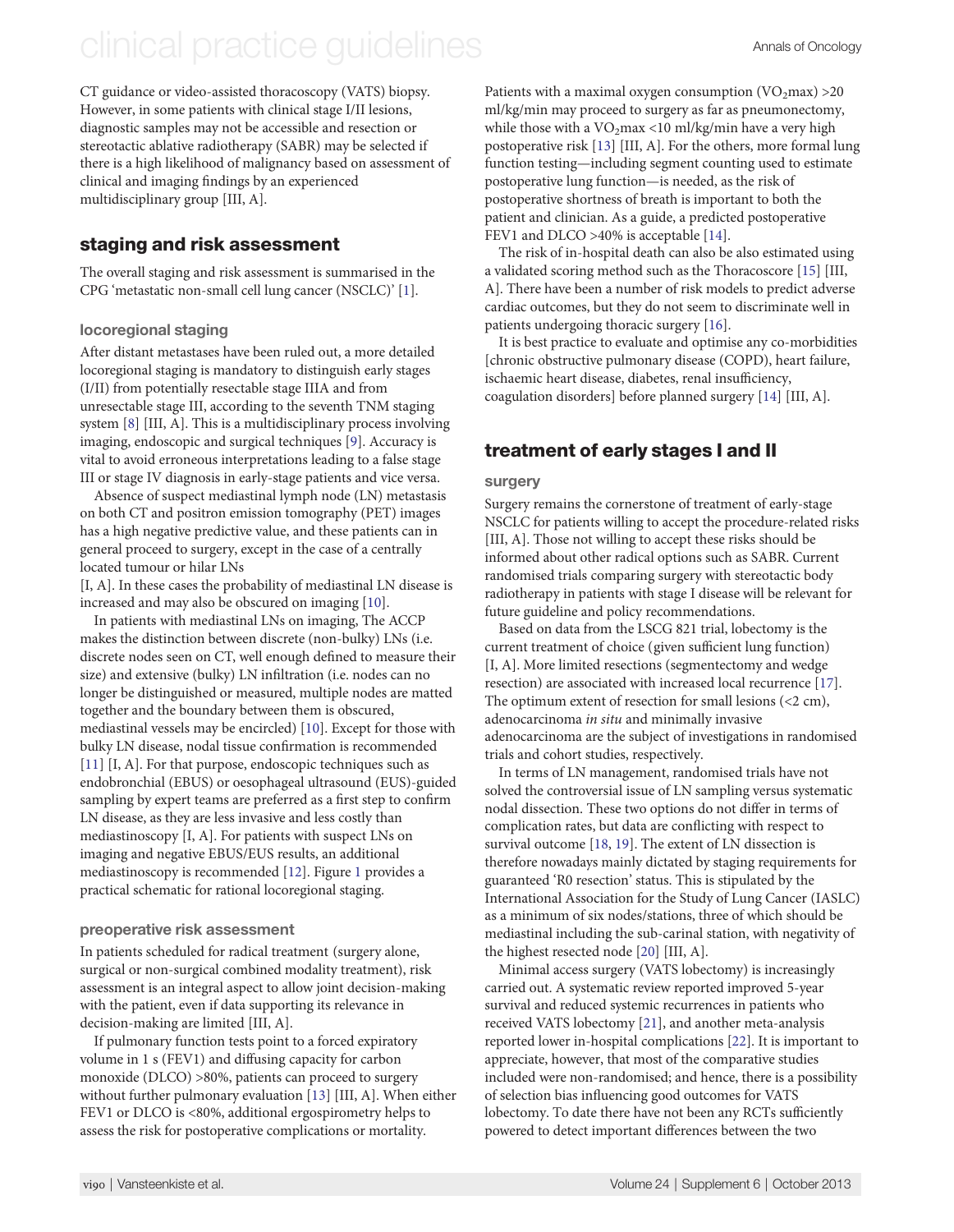<span id="page-2-0"></span>

<sup>1</sup> Category description according to CT (and PET) imaging as in ACCP staging document [Chest 143 Suppl 5:211S-250S, 2013], see text for more details. <sup>2</sup> A negative result of EBUS/EUS is usually confirmed by mediastinoscopy, as the latter has the highest negative predictive value.

Figure 1. Suggested algorithm for locoregional lymph node staging in patients with non-metastatic non-small-cell lung cancer (adapted from De Leyn P, Lardinois D, Van Schil PE, et al. ESTS guidelines for preoperative lymph node staging for non-small cell lung cancer. Eur J Cardiothorac Surg 2007; 32(1): 1–8. By permission of Oxford University Press for the European Association for Cardio-Thoracic Surgery).

Table 1. Comparison of 5-year survival rates with surgery alone, surgery followed by adjuvant chemotherapy or neo-adjuvant chemotherapy followed by surgery. Data adapted from Lim et al. [[23](#page-8-0)].

| Stage<br>5-year survival |          | Postoperative<br>chemotherapy |               | Preoperative<br>chemotherapy |               |
|--------------------------|----------|-------------------------------|---------------|------------------------------|---------------|
|                          | Reported | Expected                      | 95% CI        | Expected                     | 95% CI        |
| <b>IA</b>                | 73       | 78.4                          | $76.4 - 80.3$ | 78.1                         | $73.7 - 81.8$ |
| <b>IB</b>                | 54       | 63.2                          | $59.8 - 66.4$ | 62.7                         | $55.2 - 69.0$ |
| <b>IIA</b>               | 48       | 58.5                          | $54.6 - 62.0$ | 57.9                         | $49.4 - 64.9$ |
| <b>IIB</b>               | 38       | 50.5                          | $45.9 - 54.7$ | 49.8                         | $39.7 - 58.2$ |
| <b>IIIA</b>              | 25       | 40.1                          | $34.5 - 45.3$ | 39.3                         | $27.0 - 49.4$ |

Reproduced with permission from Lim et al. [\[23\]](#page-8-0).

techniques in either overall or disease-free survival. Either open thoracotomy or VATS access can thus be utilised as appropriate to the expertise of the surgeon [III, A].

### chemotherapy

There is a broad evidence base supporting the use of adjuvant cisplatin-based doublet chemotherapy after surgery for stages II and III NSCLC, originating from 23 randomised trials published between 1992 and 2005 [I, A]. Five ensuing metaanalyses have been undertaken, summarising the beneficial effects as a hazard ratio ranging between 0.74 and 0.87 [[23](#page-8-0)]. Individual patient data meta-analysis affirmed the beneficial effects of cisplatin-based chemotherapy per subgroup of patients with lung cancer, and it is recommended for stages II–III [\[24](#page-8-0)] [I, A]. Most studies used a two-drug combination with cisplatin and an attempted cumulative cisplatin dose of at least 300 mg/ m², delivered in three to four cycles. The most frequently used regimen across trials is cisplatin–vinorelbine. Efficacy in stage IB remains controversial since the results are inconsistent in this subgroup [II, B]. Data suggest that there is no overall survival (OS) benefit, except for patients with tumours >4 cm in the CALGB 9633 study [\[25\]](#page-8-0), or patients with tumours >5 cm in the JBR.10 study [[26\]](#page-8-0). Currently, adjuvant chemotherapy is not recommended in stage IA, with reports of potential harm, although the number of patients in this subgroup was small [II, B].

As lung cancer patients often have smoking-induced cardiopulmonary co-morbidity, the indication of adjuvant chemotherapy after thoracic surgery needs to be assessed individually according to the risk-benefit ratio. Age per se is not a contra-indication for adjuvant chemotherapy [[27](#page-8-0)]. Patients must be well recovered following surgery.

In contrast, data regarding neo-adjuvant chemotherapy are scarce. With 10 trials—some small-sized—addressing this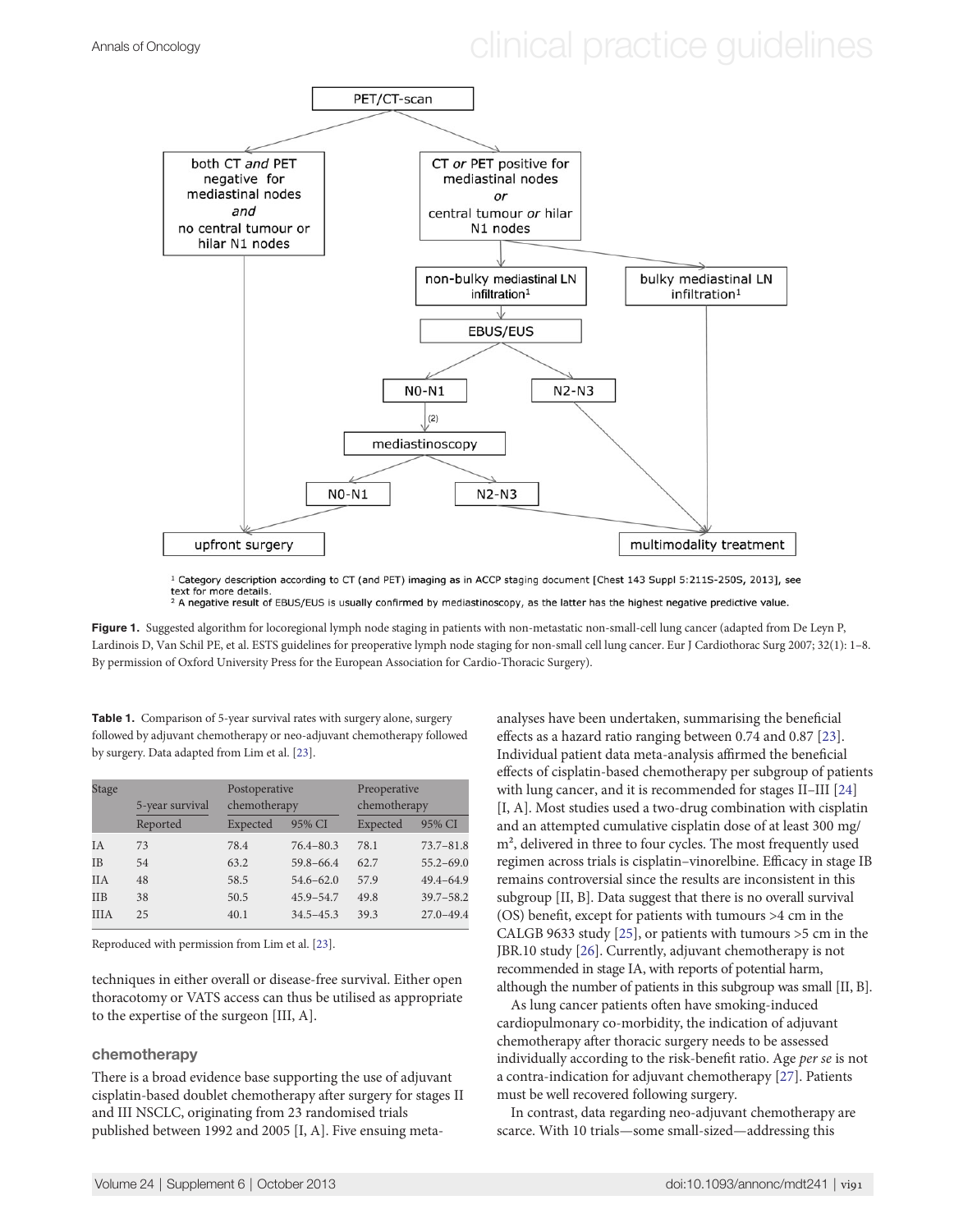## clinical practice quidelines and the Annals of Oncology

question, the most recent published in 2011 [\[28](#page-8-0)], results are largely dominated by the MRC LU22 study which reported a favourable hazard ratio of 0.88 ( $P = 0.07$ ) [[29](#page-8-0)]. When the results of adjuvant versus neo-adjuvant chemotherapy were compared using indirect comparison meta-analysis [[23\]](#page-8-0) (Table [1](#page-2-0)), or directly as in the NATCH trial [\[30\]](#page-8-0), no clinically important differences in OS were discerned. Induction chemotherapy can be given with the intent of tumour down-staging allowing complete resection, but this has not been evaluated in a formal randomised setting [III, B]. However, indirect data from the MRC LU22 study suggest that 31% of patients are down-staged as a result of preoperative chemotherapy, even though, in this study, all tumours were considered suitable for resection at baseline [[29\]](#page-8-0).

Several predictive factors for the use of adjuvant cisplatinbased chemotherapy have been described, such as immunohistochemistry staining for the DNA repair component Excision Repair Cross Complementation Group 1 (ERCC1) [[31\]](#page-8-0). They should guide neither the indication of adjuvant therapy nor the choice of therapy [IV, B], since ERCC1 findings could not be validated in recent analyses [\[32](#page-8-0)], and none of these markers has been prospectively validated in large cohorts. The same holds true for molecular analyses for, for example, EGFR, KRAS or ALK mutations. Actually, randomised study data suggested a worse survival with postoperative use of the EGFRtyrosine kinase inhibitor gefitinib compared with placebo in the adjuvant setting, even in the subgroup with EGFR-mutated tumours [[33](#page-8-0)]. Hence, at present, targeted agents should not be used in the adjuvant setting [II, A].

#### primary radiotherapy

In patients unfit for surgery, SABR is the treatment of choice for peripherally located stage I NSCLC (if SABR is not available, a hypofractionated radiotherapy schedule with a high biologically equivalent dose is advised) [III, A].

SABR has led to improved population-based survival in elderly patients [\[34](#page-8-0)], and the convenience of this outpatient therapy over three to eight visits has also led to a reduction in the proportion of untreated patients. The SABR dose should be to a biologically equivalent tumour dose of ≥100 Gy, prescribed to the encompassing isodose.

A systematic review comparing outcomes of SABR and surgery in patients with severe COPD revealed a higher 30-day mortality following surgery but similar OS at 1 and 3 years [[35\]](#page-8-0). Analysis of SABR outcomes in 676 patients found a median OS of 40.7 months, and actuarial 5-year rates of initial local, regional and distant recurrence of 10.5%, 12.7% and 19.9%, respectively [[36\]](#page-8-0). A systematic review of SABR in centrally located tumours found local control rates of >85% with biologically equivalent doses  $\geq$ 100 Gy [[37\]](#page-8-0). The risk of highgrade toxic effect was <9% when the biologically equivalent normal tissue dose was ≤210 Gy. Prospective trials of SABR versus primary resection are now underway.

For tumours with a size >5 cm and/or central location, far less data are available for SABR. These patients are preferentially treated with radical radiotherapy using more conventional daily or accelerated schedules [[38\]](#page-8-0) [III, A].

Adding chemotherapy to radiotherapy for patients with stage II-N1 disease may be considered [V, C]. Although this was not

properly assessed in clinical studies, there may be a similar benefit as for resected patients with stage II-N1 disease.

#### postoperative radiotherapy

There is no indication that postoperative radiotherapy (PORT) improves outcome in patients with completely resected N0 or N1 disease, with a meta-analysis in fact demonstrating a detrimental effect on survival in these cases [\[39](#page-8-0)]. For patients in whom unsuspected mediastinal nodal metastases are discovered during surgery, PORT has not been shown to improve OS in prospective randomised studies. PORT in completely resected early-stage NSCLC is therefore not recommended [I, A]. It can however be indicated after incomplete surgery [III, B].

### treatment of locally advanced stage III

#### chemotherapy

Chemotherapy is an integral part in the treatment of locally advanced NSCLC (LA-NSCLC) as it improves survival in all subgroups of patients, whether treated with surgery or radiotherapy, as shown in meta-analyses based on individual patient data [\[40](#page-8-0), [41\]](#page-8-0) [I, A].

The optimal chemotherapy regimen has not been investigated in randomised studies which were specifically designed for this purpose. In the absence of such trials, no strict recommendation can be given as to the best combination. Of the six randomised studies in the meta-analyses, five used cisplatin-based schedules and only one carboplatin. In the carboplatin study, a weekly infusion was used, but this relates to only 91 patients out of a total of 1205 in the meta-analysis. Cisplatin-based schedules are therefore recommended [II, A]. Moreover, in a recent metaanalysis on risk factors for symptomatic radiation pneumonitis, elderly patients who received carboplatin–paclitaxel chemotherapy were at highest risk [\[42](#page-8-0)].

Of the five phase III studies that used cisplatin concurrently with radiotherapy, two used only two cycles of chemotherapy during radiotherapy, one trial used two cycles concomitantly during radiotherapy followed by two cycles of consolidation chemotherapy and two studies used daily cisplatin. There was no significant heterogeneity in the benefit between these schedules, although the daily administration of cisplatin has not been adopted widely because of practical issues. Therefore, two to four cycles of cisplatin-based doublet chemotherapy are recommended [III, B]. The most commonly used drugs together with cisplatin are etoposide (at full systemic dose 100–120 mg/m²) and vinorelbine (at 60% of systemic dose, 15 mg/m²). On average, a cisplatin dose of 80 mg/m<sup>2</sup> per cycle was administered.

In a phase III study, patients were randomised between carboplatin–paclitaxel induction chemotherapy followed by either concurrent radiotherapy with the same chemotherapy or concurrent chemoradiotherapy alone [[43\]](#page-8-0). No differences in any end point were observed with the exception of more haematological toxic effect in the induction arm. Carboplatinbased induction chemotherapy before concurrent chemoradiotherapy is therefore not recommended [I, C].

Consolidation treatment after concurrent chemoradiotherapy either with docetaxel [\[44](#page-8-0), [45\]](#page-8-0) or with gefitinib [\[46](#page-8-0)] did not result in improved survival in phase III studies—with even a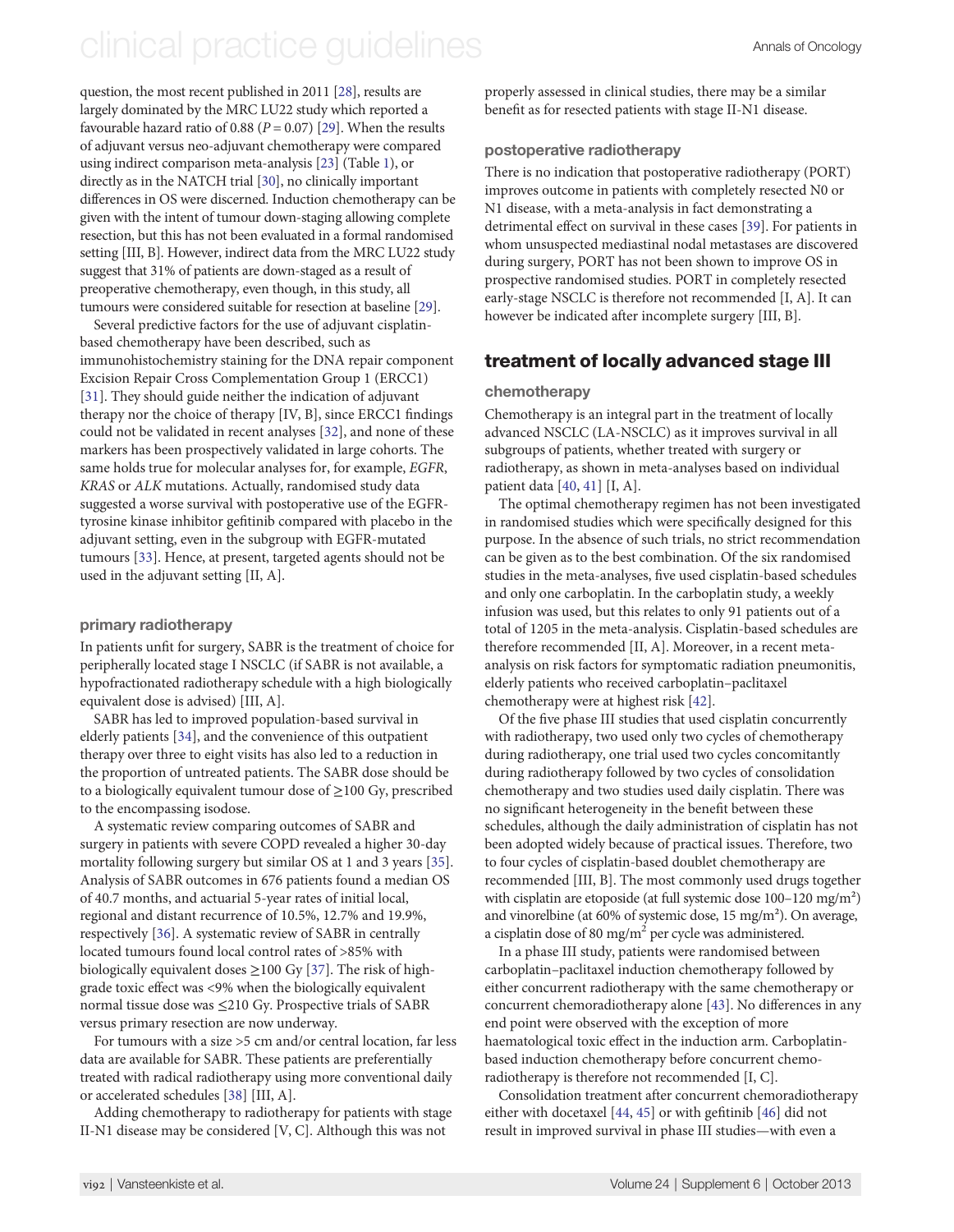detrimental effect regarding gefitinib—and is therefore not recommended [I, A].

In sequential approaches, i.e. in the induction setting either before surgery or radiotherapy, the same cisplatin-based doublet regimens as in other NSCLC settings are recommended, with the number of cycles ranging from two to four [I, A].

### resectable LA-NSCLC

Patients are defined as having potentially resectable LA-NSCLC when a dedicated multidisciplinary assessment—including an experienced thoracic surgeon—judges a complete resection (R0) may be feasible after induction treatment. The treatment of LA-NSCLC remains a matter of debate [\[47\]](#page-9-0) (Figure 2). Aside from many dedicated prospective studies on surgical multimodality treatment in potentially resectable stage IIIA-N2 patients including more than 2000 patients—there is only one randomised trial in this setting [\[48](#page-9-0)]. The Lung Intergroup Trial 0139 randomised patients with resectable N2 disease (75% had single nodal station N2 disease) between either concurrent radiotherapy to a dose of 45 Gy and cisplatin–etoposide followed by surgery or definitive concurrent chemoradiotherapy to a dose of 61 Gy. No significant difference in OS was observed  $(P = 0.24)$ , but progression-free survival was significantly better in the trimodality arm ( $P = 0.017$ ). This points to the possibly higher early toxic death rate in the surgery arm as an explanation for the non-significant improvement in OS in the surgical arm. This was indeed the case for patients having

pneumonectomy. In an exploratory unplanned, matched subgroup analysis, patients treated with a lobectomy after induction concurrent chemoradiotherapy had a significantly better survival than those treated non-surgically or with a pneumonectomy.

Following the non-significant difference in the primary end point result in the only randomised trial, the choice of treatment varies across countries and centres. The optimal treatment plan is to be discussed in a multidisciplinary tumour board, taking into account the local treatment expertise. Both definitive chemoradiotherapy and induction therapy followed by surgery are options [II, A]. Surgery is preferably considered in patients in whom a complete resection by lobectomy is expected [II, B]. More complex surgical resections after induction treatment should be carried out in experienced centres [III, B]. Downstaging of the mediastinal nodes in the resection specimen is associated with better prognosis.

A randomised phase III study compared induction chemoradiotherapy to a dose of 45 Gy followed by surgery to induction chemotherapy followed by surgery and postoperative radiotherapy [[49\]](#page-9-0). No differences were observed.

#### unresectable LA-NSCLC

Patients are defined as having unresectable LA-NSCLC when a dedicated multidisciplinary assessment—including an experienced thoracic surgeon—judges a complete resection (R0) to be unlikely, even after induction treatment.



<sup>1</sup> Category description according to CT imaging as in ACCP staging document [Chest 143 Suppl 5:211S-250S, 2013], see text for more details <sup>2</sup> See text for factors involved in the choice between non-surgical and surgical multimodality treatment.

Figure 2. Suggested algorithm for treatment in patients with locoregional non-small-cell lung cancer, based on imaging, invasive lymph node staging tests and multidisciplinary assessment.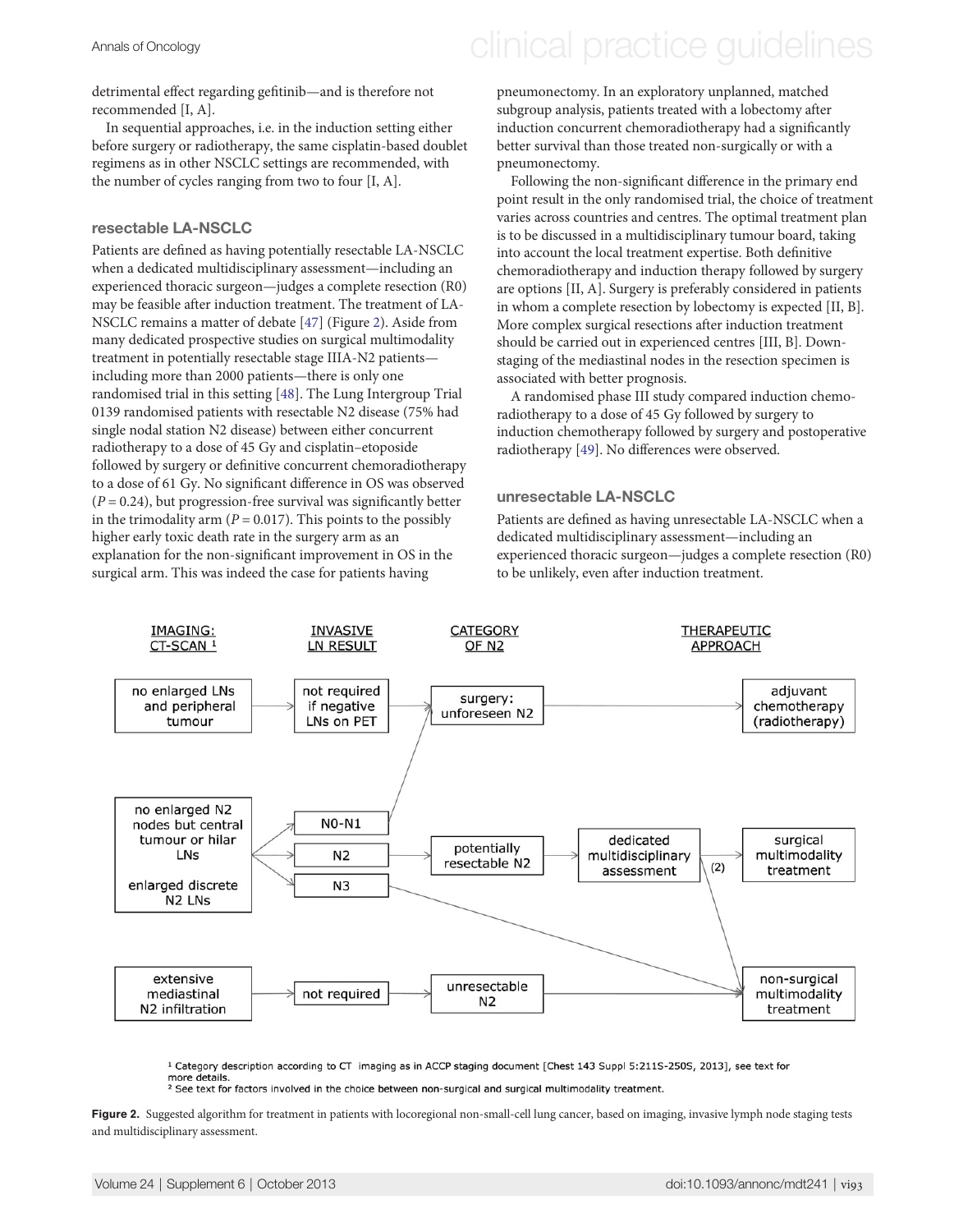# <span id="page-5-0"></span>clinical practice quidelines Annals of Oncology

#### Table 2. Summary of recommendations

#### Incidence/Epidemiology

- Screening with low-dose CT reduces lung cancer-related mortality [I, A]. It is not yet ready for large-scale implementation, because of unanswered questions regarding the definition of the at-risk population, timing, interval and method of CT (particularly 2D versus 3D evaluation), how to handle (false) positive findings, and, especially, cost-effectiveness in relation to smoking cessation.
- Screening with low-dose CT should not be offered on an individual basis. It can, however, be considered for current or former heavy smokers (≥30 packyears or ≤15 years since smoking cessation) aged 55–74 years, who are well informed about potential benefits and risks, and who are referred to a dedicated screening programme in an experienced multidisciplinary team [I, B].
- Other screening methods, such as chest X-ray, sputum analysis or biomarkers are not recommended for clinical use [I, C].

#### Diagnosis

- Bronchoscopy is the recommended method of obtaining a pathological diagnosis of centrally located tumours [III, A].
- The diagnostic approach to non-calcified pulmonary nodules should be based on existing guidelines [III, A].
- A pre-treatment pathological diagnosis is recommended. In some patients with clinical stage I/II lesions, this is not feasible, and a high likelihood of malignancy based on assessment of clinical and imaging findings in an experienced multidisciplinary group may be considered sufficient [III, A].

#### Staging and risk assessment

- In non-metastatic NSCLC, detailed locoregional staging, according to the seventh TNM staging system, and the cardiopulmonary fitness of the patient determine the choice of treatment [III, A].
- For patients with a non-centrally located resectable tumour and absence of nodal metastasis on both CT and PET images, surgical resection is recommended  $[I, A]$ .
- For patients with suspect mediastinal lymph node metastasis on CT or PET images (unless bulky) pathological confirmation of nodal disease is recommended [I, A].
- The preferred first technique for pathological confirmation of suspect nodes is needle aspiration under EBUS and/or EUS guidance. Mediastinoscopy is the test with the highest negative predictive value to rule out mediastinal lymph node disease [I, A].
- The risk of postoperative morbidity and mortality should be estimated using validated risk-specific models [III, A].
- Formal lung function testing should be undertaken to estimate postoperative lung function. For patients with FEV1 and DLCO >80% in their pulmonary function tests and no other major co-morbidities, surgical resection is recommended. For others, additional ergospirometry, echocardiography, coronary tests etc. may be warranted [III, A].
- Co-morbidities should be evaluated and optimised before surgery [III, A].

#### Treatment of early stages I and II

- Surgery should be offered to patients with stage I or II NSCLC who are willing to accept procedure-related risks [III, A].
- Anatomical resection (lobectomy) is preferred over lesser resections such as wedge or segment resection [I, A].
- Lymph node dissection should conform to IASLC specifications for staging [III, A].
- Either open thoracotomy or VATS access can be utilised as appropriate to the expertise of the surgeon [III, A].
- Adjuvant chemotherapy should be offered to patients with resected stage II or III NSCLC [I, A] and can be considered in patients with resected stage IB disease and a primary tumour >4 cm [II, B]. However, pre-existing co-morbidity and postoperative recovery need to be taken into account in this decision.
- For adjuvant chemotherapy, a two-drug combination with cisplatin is preferable [I, A]. In randomised studies, the attempted cumulative cisplatin dose was up to 300 mg/m², delivered in three to four cycles. The most frequently studied regimen is cisplatin–vinorelbine.
- Given the current state of knowledge, the choice of adjuvant therapy should not be guided by molecular analyses such as ERCC1 or mutation testing [IV, B].
- Given the current state of knowledge, targeted agents should not be used in the adjuvant setting [II, A].
- In view of the equivalence of neo-adjuvant and adjuvant chemotherapy for overall survival, the consistent results and broad evidence base support adjuvant chemotherapy as the timing of choice [I, A].
- The non-surgical treatment of choice for stage I NSCLC is stereotactic ablative radiotherapy (SABR). The dose should be to a biologically equivalent tumour dose of ≥100 Gy, prescribed to the encompassing isodose [III, A].
- SABR for early-stage peripheral lung tumours is associated with low toxic effect in patients with COPD and the elderly [III, A].
- For tumours with a size >5 cm and/or central location, radical radiotherapy using more conventional daily or accelerated schedules is recommended [III, A].
- Postoperative radiotherapy in completely resected early-stage NSCLC is not recommended [I, A]. It can however be indicated after incomplete surgery [III, B].

#### Treatment of locally advanced stage III

- Chemotherapy should be offered to all patients with LA-NSCLC who can tolerate it [I, A].
- Cisplatin-based regimens (e.g. cisplatin–etoposide or cisplatin–vinorelbine) delivered concurrently with radiotherapy have been studied most extensively, and are therefore recommended [II, A]. Studies using carboplatin–paclitaxel or other carboplatin-based combinations generally showed inferior outcomes, but may be chosen individually based on co-morbidity issues. The number of cycles ranges from two to four, and the cisplatin dose per cycle was in the range of 80 mg/m<sup>2</sup> [III, B].

Continued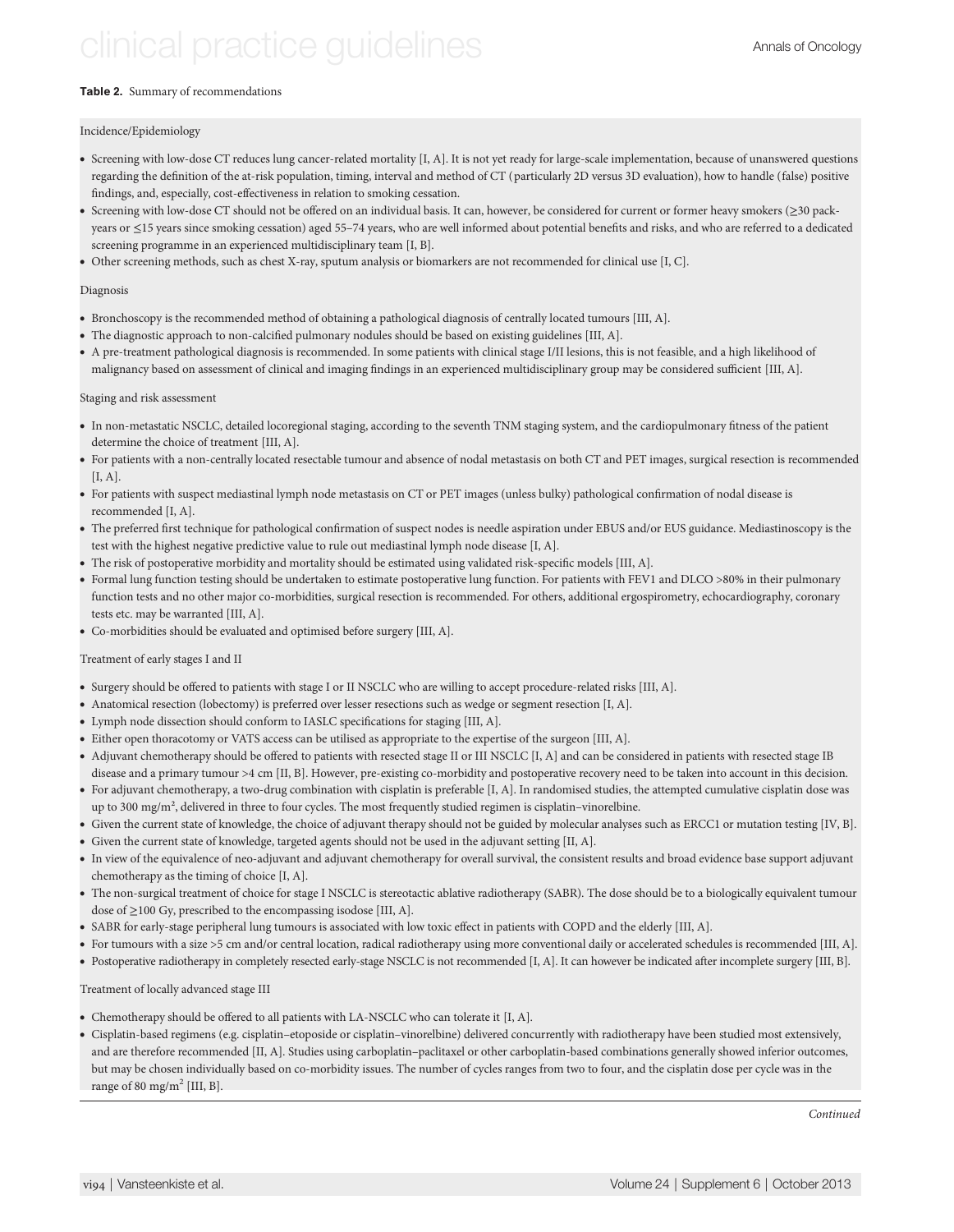#### Table 2. Continued

- In sequential approaches, a platinum-based two-drug combination is the preferred choice, with the number of cycles ranging from two to four [I, A].
- Carboplatin-based induction chemotherapy before concurrent chemoradiotherapy can generally not be recommended [I, C]. Data on cisplatin-based induction chemotherapy are few and individual patients may benefit from this approach [III, B].
- Consolidation treatment with, e.g. docetaxel or an EGFR-tyrosine kinase inhibitor after concurrent chemoradiotherapy is not recommended [I, A].
- The preferred treatment of unresectable LA-NSCLC is definitive concurrent chemotherapy and radiotherapy [I, A].
- Definitive thoracic radiotherapy should be no less than the biological equivalent of 60 Gy in 2.0 Gy fractions [I, A].
- In patients who are unfit to receive concurrent chemotherapy and radiotherapy, the sequential approach should be offered as an alternative treatment with curative intent [I, A].
- In non-concurrent schedules, radiotherapy delivered in a short overall treatment time is recommended [I, A].
- For resectable LA-NSCLC, especially single nodal stage N2 disease, both definitive chemoradiotherapy and induction therapy followed by surgery are options  $[II, A]$ .
- Surgery is preferably considered in patients in whom a complete resection by lobectomy is expected [II, B]. More complex surgical resections after induction treatment should be carried out in experienced centres [III, B].
- Routine use of PORT is, as yet, unproven but it may be considered in N2 patients after resection. In these cases, radiotherapy was delivered after chemotherapy in randomised studies. PORT is indicated after incomplete surgery [III, B].

#### Follow-up

- NSCLC patients treated with radical intent should be followed for treatment-related complications, detection of treatable relapse or occurrence of second primary lung cancer [III, A].
- A follow-up visit every 3–6 months is recommended during 2–3 years, less often—e.g. annually—thereafter [III, B].
- For follow-up, history and physical examination, chest CT and, to a lesser extent, chest X-ray, are appropriate tools [III, B].
- NSCLC patients should be offered smoking cessation, as this leads to superior treatment outcomes. Combining behaviour techniques with pharmacotherapy is the preferred approach [I, A].

In the EORTC (European Organisation for Research and Treatment of Cancer) trial, patients with unresectable N2 disease who showed at least a minimal tumour response after three cycles of very heterogeneous induction chemotherapy protocols were randomised between radiotherapy (60 Gy in 30 fractions in 6 weeks) and surgery [\[50](#page-9-0)]. No survival differences were observed. The preferred treatment of unresectable LA-NSCLC is definitive concurrent chemotherapy and radiotherapy with a dose no less than the biological equivalent of 60 Gy in 2.0 Gy fractions [I, A].

Induction chemotherapy followed by radiotherapy (mostly to a dose of 60–66 Gy in 30–33 fractions in 6–7 weeks), so-called sequential chemoradiotherapy, was compared with concurrent chemoradiotherapy to the same dose in many phase III trials and in a meta-analysis [[51\]](#page-9-0). Concurrent chemotherapy and radiotherapy lead to higher 5-year survival rates at the cost of a higher rate of reversible oesophagitis. In fit patients, this is the standard treatment. Accurate locoregional staging is recommended in analogy with resectable LA tumours [III, B].

In elderly patients or in those with clinically relevant comorbidities [[13](#page-8-0)], sequential chemotherapy and radiotherapy is a reasonable therapy choice [I, A]. A randomised trial in elderly, frail patients reported better median survival when low-dose daily carboplatin was added to radiotherapy alone [\[52](#page-9-0)]. In a metaanalysis based on individual patient data from phase III trials, accelerated radiotherapy schedules (i.e. delivered in shorter overall treatment times) led to higher 5-year OS rates at the expense of transient acute oesophagitis in patients treated with nonconcurrent schedules [\[38\]](#page-8-0). Accelerated radiotherapy schedules are therefore recommended [I, A], e.g. 66 Gy in 24 fractions.

High-dose radiotherapy should be delivered according to quality standards such as those of the EORTC [[53\]](#page-9-0).

### postoperative radiotherapy

PORT may be considered for fit patients with completely resected NSCLC with N2 nodal involvement, preferably after completion of adjuvant chemotherapy. This may reduce local recurrences, although no survival benefit has been demonstrated [\[54](#page-9-0)] [III, B]. A randomised clinical trial to assess the effect on survival is ongoing (LUNGART, NCT00410683). PORT can be indicated in case of a R1 or R2 resection, although survival in these patients remains poor [\[54](#page-9-0)] [III, B].

## personalised medicine

In this disease setting, more research is needed to identify molecular markers which could lead to advances in personalised medicine.

## follow-up

NSCLC patients treated with radical intent should be followed for treatment-related complications, detection of treatable relapse or occurrence of second primary lung cancer [III, A].

Except for one small underpowered study, there are no prospective comparative trials on the question of what is the most effective follow-up for patients with non-metastatic NSCLC [\[55\]](#page-9-0). How often and by which methods surveillance is indicated is guided by knowledge about relapse patterns, not by evidence that earlier detection and treatment of recurrence leads to a better outcome.

At least two-thirds of the relapses occur in the initial 2–3 years after treatment [\[56](#page-9-0)]. Hence, a follow-up visit every 3–6 months is recommended during 2–3 years, annually thereafter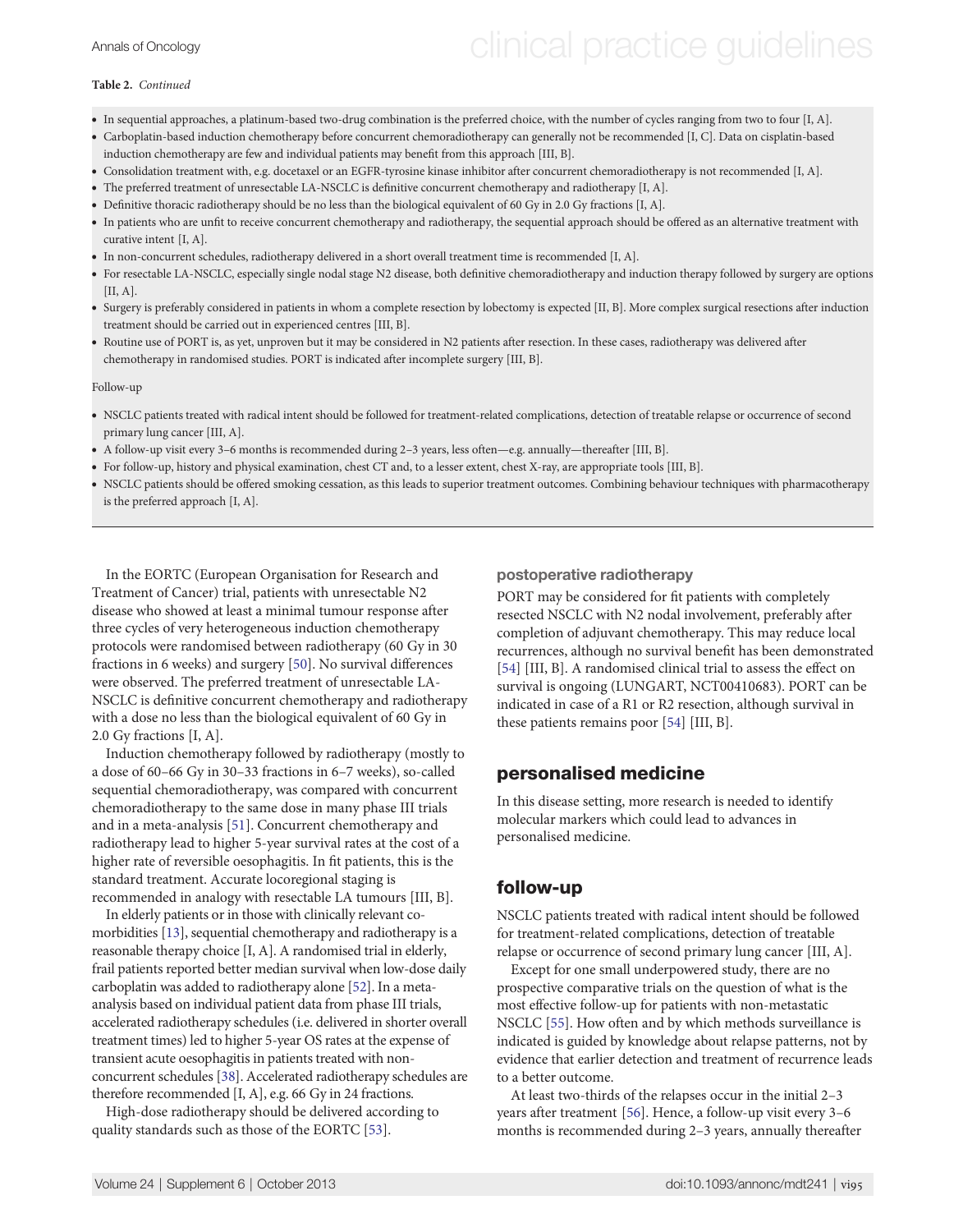## <span id="page-7-0"></span>clinical practice quidelines and annus of Oncology

Table 3. Levels of evidence and grades of recommendation (adapted from the Infectious Diseases Society of America-United States Public Health Service Grading System<sup>a</sup>)

#### Levels of evidence

- I Evidence from at least one large randomised, controlled trial of good methodological quality (low potential for bias) or meta-analyses of well-conducted randomised trials without heterogeneity
- II Small randomised trials or large randomised trials with a suspicion of bias (lower methodological quality) or meta-analyses of such trials or of trials with demonstrated heterogeneity
- III Prospective cohort studies
- IV Retrospective cohort studies or case–control studies
- V Studies without control group, case reports, experts opinions

Grades of recommendation

- A Strong evidence for efficacy with a substantial clinical benefit, strongly recommended
- B Strong or moderate evidence for efficacy but with a limited clinical benefit, generally recommended
- C Insufficient evidence for efficacy or benefit does not outweigh the risk or the disadvantages (adverse events, costs, ...), optional
- D Moderate evidence against efficacy or for adverse outcome, generally not recommended
- E Strong evidence against efficacy or for adverse outcome, never recommended

<sup>a</sup>Dykewicz CA. Summary of the guidelines for preventing opportunistic infections among hematopoietic stem cell transplant recipients. Clin Infect Dis 2001; 33: 139–144. By permission of the Infectious Diseases Society of America.

[III, B]. New abnormalities deserve discussion in a multidisciplinary team with experience in both treatment complications, and in the distinction between recurrence or metachronous second primary tumour, which occurs in 5–10% of the patients.

History and physical examination, chest X-ray and annual CT are appropriate tests, CT in particular for earlier detection of a second primary tumour.

#### smoking cessation

Smoking is the main cause of lung cancer, responsible for 80% of cases. Smoking cessation is of major value for NSCLC patients—especially those with early and locally advanced stages and a potential for cure—as it is associated with significantly decreased risks of mortality, development of a second primary tumour lung cancer or recurrence [[57\]](#page-9-0). Combining behaviour techniques with pharmacotherapy is the best approach, with success rates up to 25% [\[58](#page-9-0)] [I, A].

### note

A summary of recommendations is given in Table [2.](#page-5-0) Levels of evidence and grades of recommendation have been applied using the system shown in Table 3. Statements without grading were considered justified standard clinical practice by the experts and the ESMO faculty.

## conflict of interest

Prof. Vansteenkiste is holder of the Eli Lillly Chair in Respiratory Oncology at the Leuven University (research funding). Prof. Vansteenkiste is holder of the AstraZeneca Chair in Personalised Lung Cancer Care at the Leuven University (research funding). Dr Eberhardt has reported: Advisory board: GlaxoSmithKline, Amgen, Novartis, Merck, Teva, Roche, AstraZeneca, Eli Lilly, Boehringer Ingelheim, Pfizer, Bristol-Myers Squibb; Speakers' bureau: Roche, AstraZeneca, Eli Lilly,

Boehringer Ingelheim, Pfizer, GlaxoSmithKline, Amgen, Novartis, Hexal, Merck; Research grants: Eli Lilly. Mr. Lim has reported: Research support from SCreenCell and PointHope; Speakers' bureau member for Roche and Imedex; Advisory board member for Strategen, Abbott Molecular and GlaxoSmithKline; Patent pending with Clearbridge BioMedics; Holding stock in Pfizer. Prof. Senan has reported: Research grants and honoraria: Varian Medical Systems; Member of a trial management group in a phase III trial conducted by Lilly Oncology. Dr Felip has reported: Consultancy/honoraria: Eli Lilly, GlaxoSmithKline, Pfizer, Roche and Boehringer Ingelheim. Dr Peters has reported: Consultancy/honoraria: Roche, Eli Lilly, AstraZeneca, Pfizer, Boehringer Ingelheim, Bristol-Myers Squibb, Merck Serono, Daiichi Sankyo, Tesaro. Prof. De Ruysscher has reported no potential conflicts of interest.

### references

- 1. Peters S, Adjei AA, Gridelli C et al. Metastatic non-small-cell lung cancer (NSCLC): ESMO Clinical Practice Guidelines for diagnosis, treatment and follow-up. Ann Oncol 2012; 23(Suppl 7): vii56–vii64.
- 2. Aberle DR, Adams AM, Berg CD et al. Reduced lung-cancer mortality with lowdose computed tomographic screening. N Engl J Med 2011; 365: 395–409.
- 3. Van Klaveren RJ, Oudkerk M, Prokop M et al. Management of lung nodules detected by volume CT scanning. N Engl J Med 2009; 361: 2221–2229.
- 4. Aberle DR, Abtin F, Brown K. Computed tomography screening for lung cancer: Has it finally arrived? Implications of the national lung screening trial. J Clin Oncol 2013; 31: 1002–1008.
- 5. Gould MK, Donington J, Lynch WR et al. Evaluation of individuals with pulmonary nodules: When is it lung cancer?: Diagnosis and management of lung cancer, 3rd ed: American College of Chest Physicians evidence-based clinical practice guidelines. Chest 2013; 143(Suppl 5): e93S–e120S.
- 6. Macmahon H, Austin JH, Gamsu G et al. Guidelines for management of small pulmonary nodules detected on CT scans: a statement from the Fleischner Society. Radiology 2005; 237: 395–400.
- 7. Naidich DP, Bankier AA, MacMahon H et al. Recommendations for the management of subsolid pulmonary nodules detected at CT: a statement from the Fleischner Society. Radiology 2013; 266: 304–317.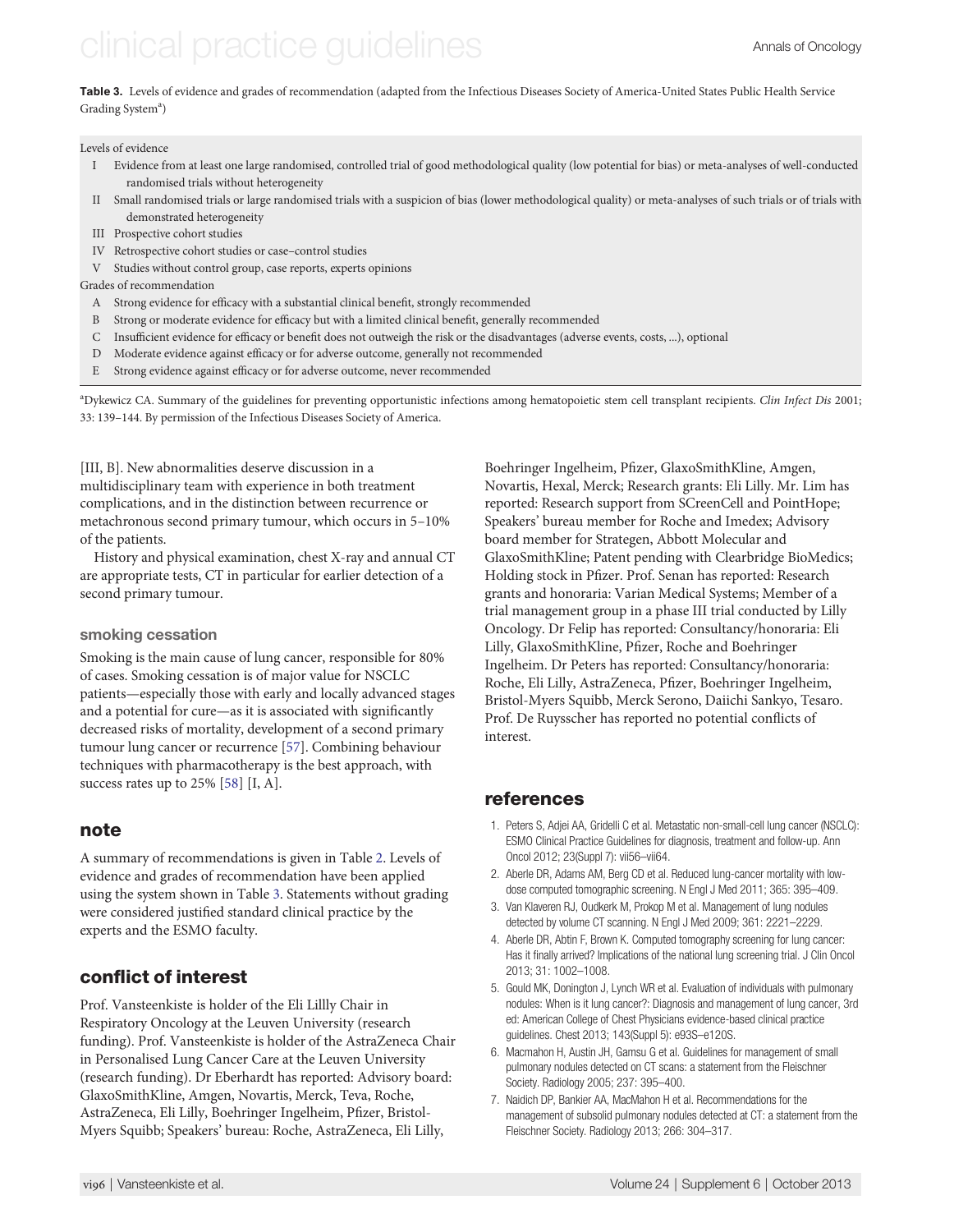- <span id="page-8-0"></span>8. Goldstraw P, Crowley J, Chansky K et al. The IASLC Lung Cancer Staging Project: proposals for the revision of the TNM stage groupings in the forthcoming (seventh) edition of the TNM Classification of malignant tumours. J Thorac Oncol 2007; 2: 706–714.
- 9. Vansteenkiste J, Dooms C, De Leyn P. Early stage non-small-cell lung cancer: challenges in staging and adjuvant treatment: evidence-based staging. Ann Oncol 2010; 21(Suppl 7): vii189–vii195.
- 10. Silvestri GA, Gonzalez AV, Jantz MA et al. Methods for staging non-small cell lung cancer: diagnosis and Management of Lung Cancer, 3rd ed: American College of Chest Physicians Evidence-Based Clinical Practice Guidelines. Chest 2013; 143 (Suppl 5): e211S–e250S.
- 11. De Leyn P, Lardinois D, Van Schil PE et al. ESTS guidelines for preoperative lymph node staging for non-small cell lung cancer. Eur J Cardiothorac Surg 2007; 32: 1–8.
- 12. Annema JT, van Meerbeeck JP, Rintoul RC et al. Mediastinoscopy vs. endosonography for mediastinal nodal staging of lung cancer: A randomized trial. JAMA 2010; 304: 2245–2252.
- 13. Brunelli A, Charloux A, Bolliger CT et al. ERS/ESTS clinical guidelines on fitness for radical therapy in lung cancer patients (surgery and chemo-radiotherapy). Eur Respir J 2009; 34: 17–41.
- 14. Lim E, Baldwin D, Beckles M et al. Guidelines on the radical management of patients with lung cancer. Thorax 2010; 65(Suppl 3): iii1-iii27.
- 15. Falcoz PE, Conti M, Brouchet L et al. The Thoracic Surgery Scoring System (Thoracoscore): risk model for in-hospital death in 15,183 patients requiring thoracic surgery. J Thorac Cardiovasc Surg 2007; 133: 325–332.
- 16. Brunelli A, Cassivi SD, Fibla J et al. External validation of the recalibrated thoracic revised cardiac risk index for predicting the risk of major cardiac complications after lung resection. Ann Thorac Surg 2011; 92: 445–448.
- 17. Ginsberg RJ, Rubinstein LV. Randomized trial of lobectomy versus limited resection for T1 N0 non-small cell lung cancer. Lung Cancer Study Group. Ann Thorac Surg 1995; 60: 615–622.
- 18. Wu YI, Huang ZF, Wang SY et al. A randomized trial of systematic nodal dissection in resectable non-small cell lung cancer. Lung Cancer 2002; 36: 1–6.
- 19. Darling GE, Allen MS, Decker PA et al. Randomized trial of mediastinal lymph node sampling versus complete lymphadenectomy during pulmonary resection in the patient with N0 or N1 (less than hilar) non-small cell carcinoma: results of the American College of Surgery Oncology Group Z0030 Trial. J Thorac Cardiovasc Surg 2011; 141: 662–670.
- 20. Goldstraw P. International Association for the Study of Lung Cancer Staging Manual in Thoracic Oncology. Florida: Editorial Rx Press 2009.
- 21. Yan TD, Black D, Bannon PG, McCaughan BC. Systematic review and metaanalysis of randomized and non-randomized trials on safety and efficacy of videoassisted thoracic surgery lobectomy for early-stage non-small cell lung cancer. J Clin Oncol 2009; 27: 2553–2562.
- 22. Cao C, Manganas C, Ang SC et al. Video-assisted thoracic surgery versus open thoracotomy for non-small cell lung cancer: A meta-analysis of propensity score-matched patients. Interact Cardiovasc Thorac Surg 2013; 16: 244–249.
- 23. Lim E, Harris G, Patel A et al. Preoperative versus postoperative chemotherapy in patients with resectable non-small cell lung cancer: systematic review and indirect comparison meta-analysis of randomized trials. J Thorac Oncol 2009; 4: 1380–1388.
- 24. Pignon JP, Tribodet H, Scagliotti GV et al. Lung adjuvant cisplatin evaluation: a pooled analysis by the LACE Collaborative Group. J Clin Oncol 2008; 26: 3552–3559.
- 25. Strauss GM, Herndon JE, 2nd, Maddaus MA et al. Adjuvant paclitaxel plus carboplatin compared with observation in stage IB non-small-cell lung cancer: CALGB 9633 with the Cancer and Leukemia Group B, Radiation Therapy Oncology Group, and North Central Cancer Treatment Group Study Groups. J Clin Oncol 2008; 26: 5043–5051.
- 26. Winton T, Livingston R, Johnson D et al. Vinorelbine plus cisplatin vs. observation in resected non-small cell lung cancer. N Engl J Med 2005; 352: 2589–2597.
- 27. Pepe C, Hasan B, Winton TL et al. Adjuvant vinorelbine and cisplatin in elderly patients: National Cancer Institute of Canada and Intergroup Study JBR.10. J Clin Oncol 2007; 25: 1553–1561.
- 28. Scagliotti GV, Pastorino U, Vansteenkiste JF et al. Randomized phase III study of surgery alone or surgery plus preoperative cisplatin and gemcitabine in stages IB to IIIA non-small cell lung cancer. J Clin Oncol 2012; 30: 172–178.
- 29. Gilligan D, Nicolson M, Smith I et al. Preoperative chemotherapy in patients with resectable non-small cell lung cancer: results of the MRC LU22/NVALT 2/EORTC 08012 multicentre randomised trial and update of systematic review. Lancet 2007; 369: 1929–1937.
- 30. Felip E, Rosell R, Maestre JA et al. Preoperative chemotherapy plus surgery versus surgery plus adjuvant chemotherapy versus surgery alone in early-stage non-small cell lung cancer. J Clin Oncol 2010; 28: 3138–3145.
- 31. Olaussen KA, Dunant A, Fouret P et al. DNA repair by ERCC1 in non-small cell lung cancer and cisplatin-based adjuvant chemotherapy. N Engl J Med 2006; 355: 983–991.
- 32. Friboulet L, Olaussen KA, Pignon JP et al. ERCC1 isoform expression and DNA repair in non-small cell lung cancer. N Engl J Med 2013; 368: 1101–1110.
- 33. Goss GD, Lorimer I, Tsao MS et al. A phase III randomized, double-blind, placebocontrolled trial of the epidermal growth factor receptor inhibitor gefitinb in completely resected stage IB-IIIA non-small cell lung cancer (NSCLC): NCIC CTG BR.19. J Clin Oncol 2010; 28: 18s (Suppl: LBA7005).
- 34. Haasbeek CJ, Palma D, Visser O et al. Early-stage lung cancer in elderly patients: a population-based study of changes in treatment patterns and survival in the Netherlands. Ann Oncol 2012; 23: 2743–2747.
- 35. Palma D, Lagerwaard F, Rodrigues G et al. Curative treatment of stage I nonsmall-cell lung cancer in patients with severe COPD: Stereotactic radiotherapy outcomes and systematic review. Int J Radiat Oncol Biol Phys 2012; 82: 1149–1156.
- 36. Senthi S, Lagerwaard FJ, Haasbeek CJ et al. Patterns of disease recurrence after stereotactic ablative radiotherapy for early stage non-small-cell lung cancer: a retrospective analysis. Lancet Oncol 2012; 13: 802–809.
- 37. Senthi S, Haasbeek CJ, Slotman BJ, Senan S. Outcomes of stereotactic ablative radiotherapy for central lung tumours: a systematic review. Radiother Oncol 2013; 106: 276–282.
- 38. Mauguen A, Le Péchoux C, Saunders MI et al. Hyperfractionated or accelerated radiotherapy in lung cancer: an individual patient data meta-analysis. J Clin Oncol 2012; 30: 2788–2797.
- 39. PORT meta-analysis trialists group. Postoperative radiotherapy for non-small cell lung cancer. Cochrane Database Syst Rev 2005; CD002142.
- 40. Arriagada R, Auperin A, Burdett S et al. Adjuvant chemotherapy, with or without postoperative radiotherapy, in operable non-small-cell lung cancer: two metaanalyses of individual patient data. Lancet 2010; 375: 1267–1277.
- 41. Pignon JP, Stewart LA. Randomized trials of radiotherapy alone versus combined chemotherapy and radiotherapy in stages IIIa and IIIb non-small cell lung cancer: a meta-analysis. Cancer 1996; 77: 2413–2414.
- 42. Palma DA, Senan S, Tsujino K et al. Predicting radiation pneumonitis after chemoradiation therapy for lung cancer: an international individual patient data meta-analysis. Int J Radiat Oncol Biol Phys 2013; 85: 444–450.
- 43. Vokes EE, Herndon JE, Kelley MJ et al. Induction chemotherapy followed by chemoradiotherapy compared with chemoradiotherapy alone for regionally advanced unresectable stage III non-small cell lung cancer: Cancer and Leukemia Group B. J Clin Oncol 2007; 25: 1698–1704.
- 44. Hanna N, Neubauer M, Yiannoutsos C et al. Phase III study of cisplatin, etoposide, and concurrent chest radiation with or without consolidation docetaxel in patients with inoperable stage III non-small cell lung cancer: The Hoosier Oncology Group and U.S. Oncology. J Clin Oncol 2008; 26: 5755–5760.
- 45. Jalal SI, Riggs HD, Melnyk A et al. Updated survival and outcomes for older adults with inoperable stage III non-small-cell lung cancer treated with cisplatin, etoposide, and concurrent chest radiation with or without consolidation docetaxel: analysis of a phase III trial from the Hoosier Oncology Group (HOG) and US Oncology. Ann Oncol 2012; 23: 1730–1738.
- 46. Kelly K, Chansky K, Gaspar LE et al. Phase III trial of maintenance gefitinib or placebo after concurrent chemoradiotherapy and docetaxel consolidation in inoperable stage III non-small cell lung cancer: SWOG S0023. J Clin Oncol 2008; 26: 2450–2456.